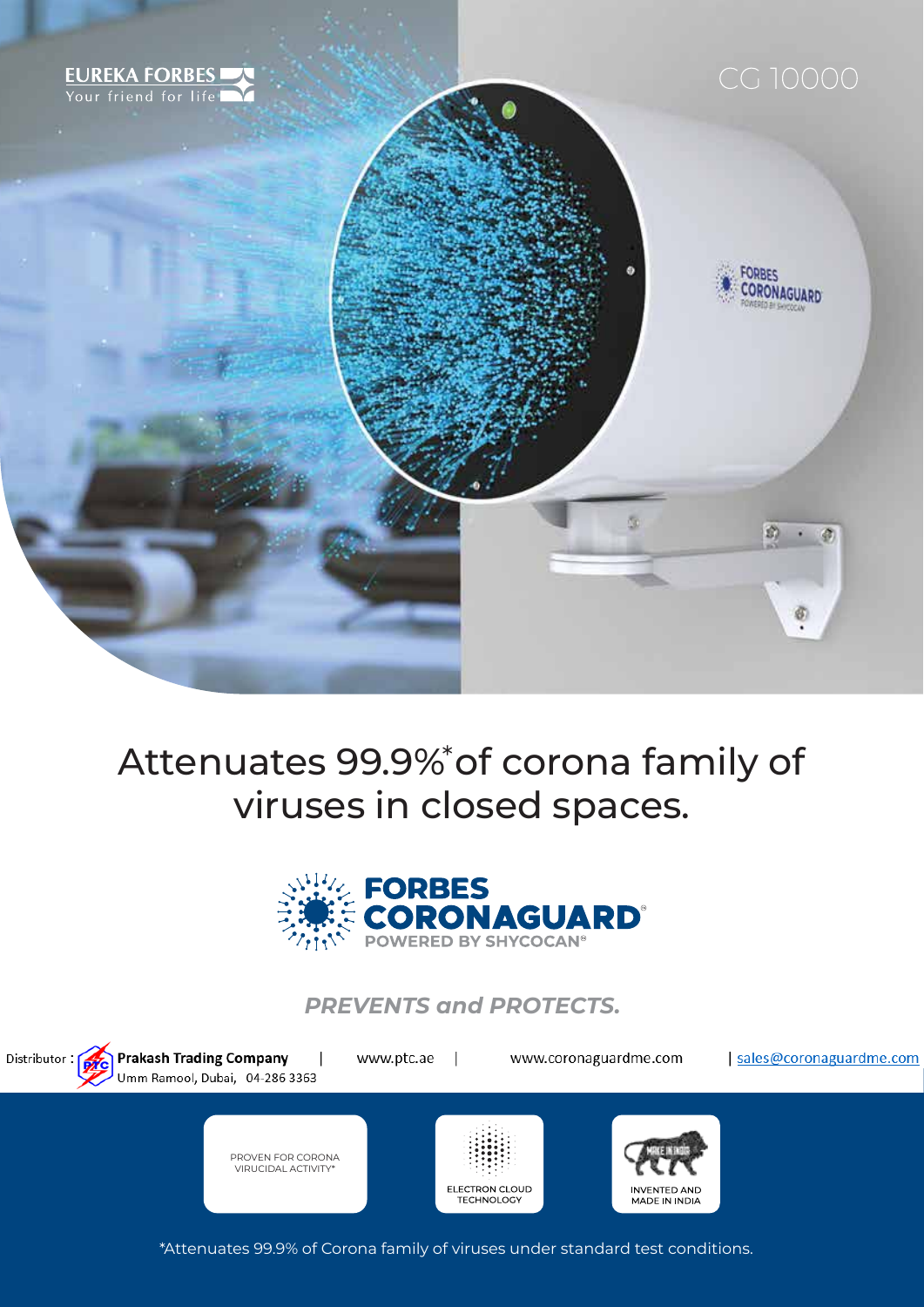

# **Corona family of viruses are invisible and can be anywhere.**

Viruses can easily spread between people, especially indoors and in poorly ventilated spaces. When an infected person coughs, sneezes or speaks loudly, millions of invisible virus particles are released into the surroundings via respiratory droplets.

While the larger droplets settle on all nearby surfaces where they remain infectious for up to 72 hours, smaller droplets can stay suspended in the air for up to 3 hours indoors. Others can catch the deadly virus when these infected droplets get into their respiratory system.



Source : https://www.nih.gov/news-events/nih-research-matters/study-suggests-new-coronavirus-may-remain-surfaces-days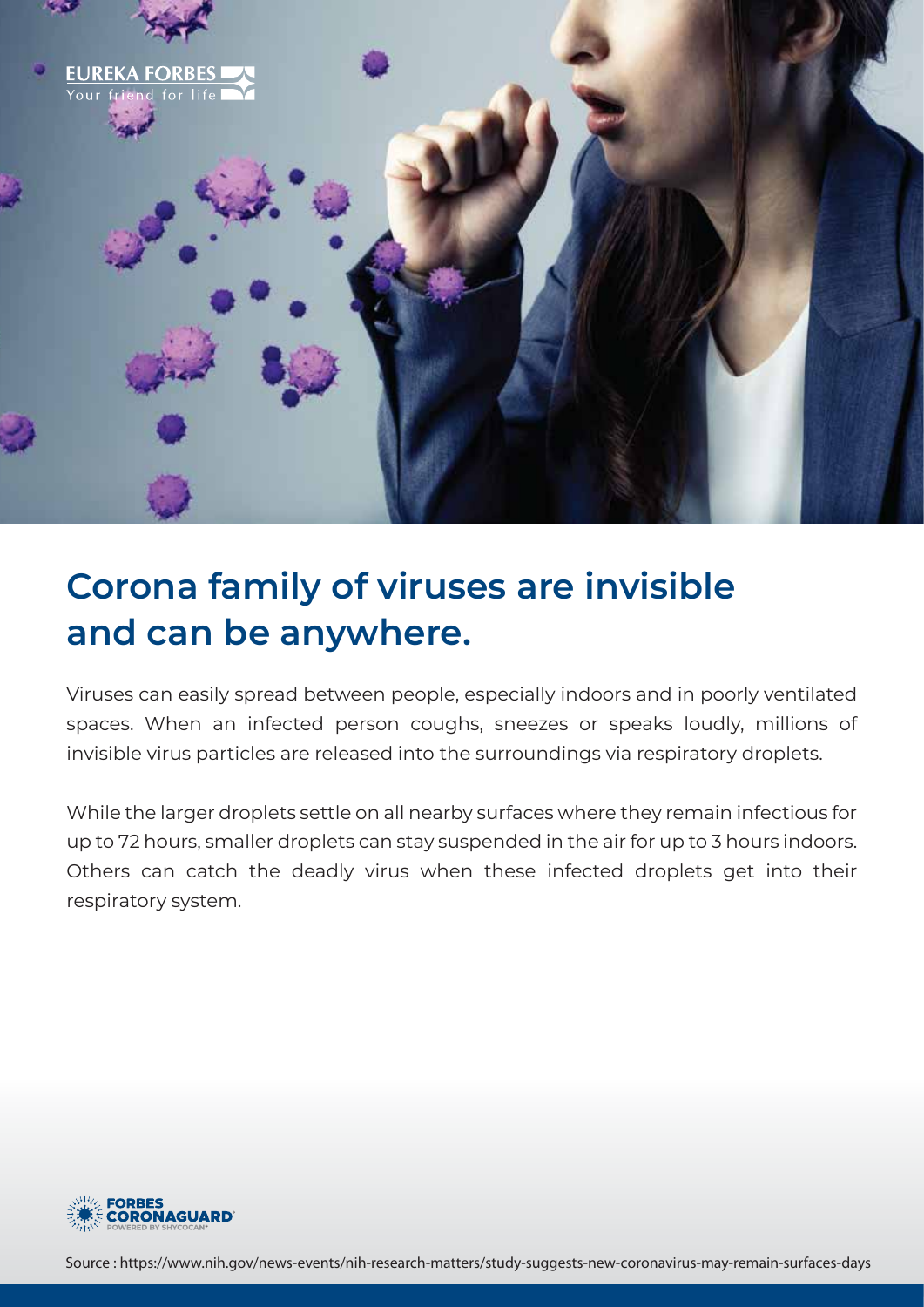

## **How do corona family of viruses infect host cells?**

Corona family of viruses infect through positively charged spikes on their surfaces called S-proteins. These spikes are attracted to the negative potential on human host cells and attach to their receptor. This bridge enables the virus to enter and further multiply inside the host. The technology to contain corona family of viruses lies in disabling this bridge.

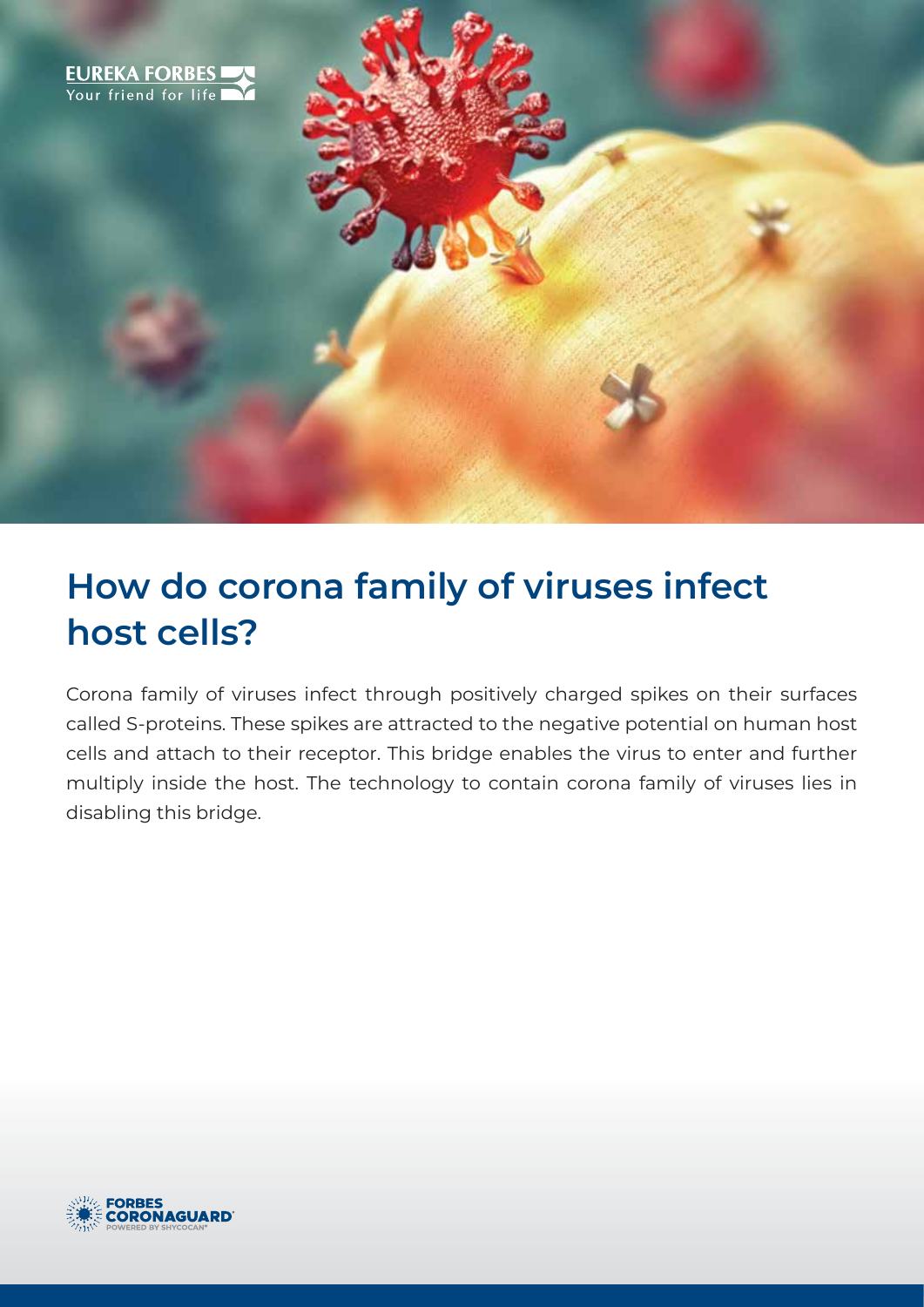

### **Prevents and Protects.**

Forbes Coronaguard, powered by SHYCOCAN, is a virulence protection and containment device.

Up to 99.9%\* Corona family of viruses are disabled on surfaces and in the air, giving you real-time protection in closed spaces.

# **Tested for Compliance by:**





\*Attenuates 99.9% of Corona family of viruses under standard test conditions.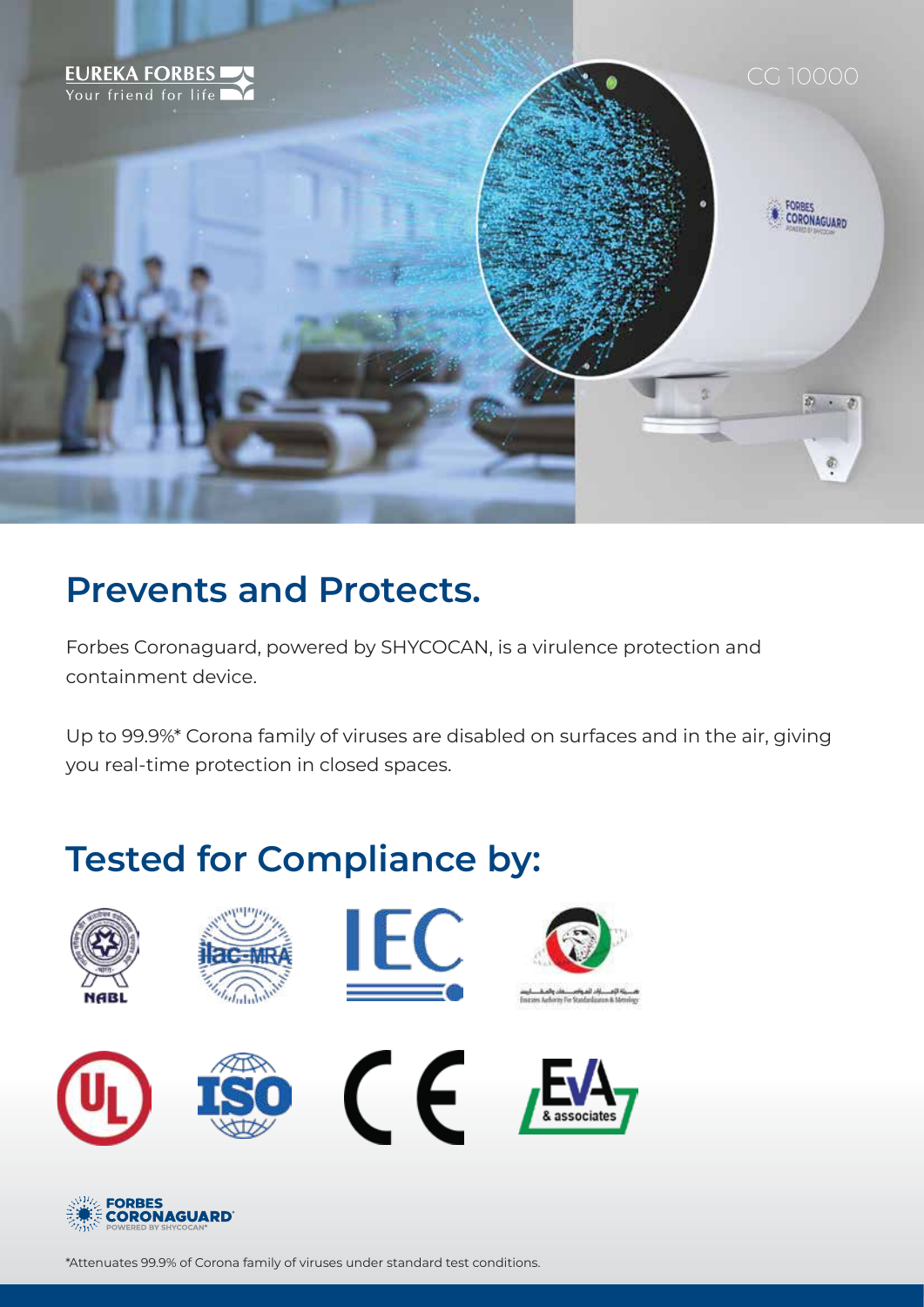

# **How does Coronaguard attenuate corona family of viruses?**

Coronaguard is a containment device that attenuates the positively charged S-protein of Corona family of viruses. A plug and play device, it delivers necessary signals to photon mediated electron emitters (PMEE) to produce hypercharged high-velocity electrons by photon mediation. These electrons interact with the negative charge seeking S-protein of the Corona family of viruses, thus reducing infectivity and preventing air and surface borne transmission in closed spaces.

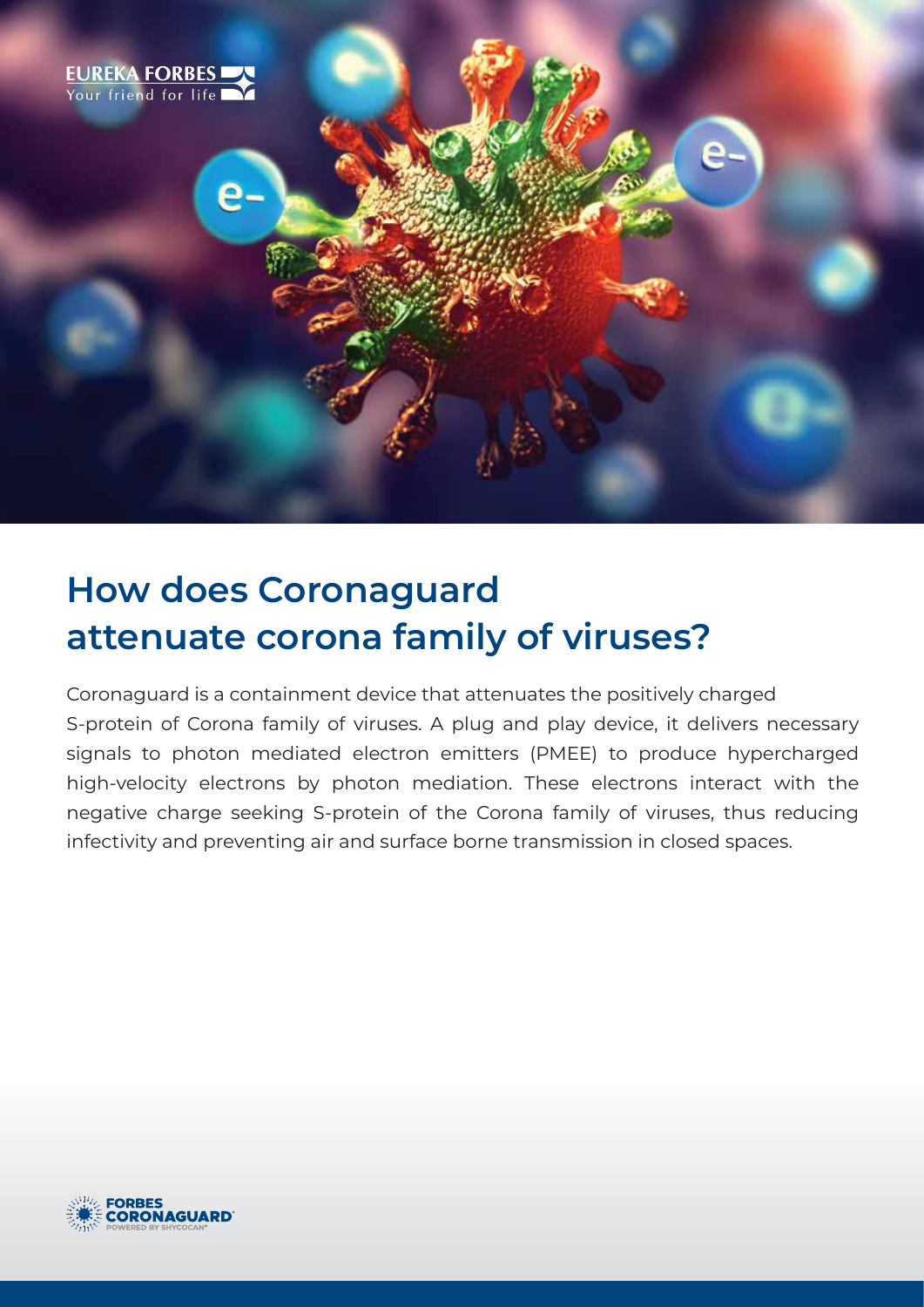

# **Electron Cloud technology**

Forbes Coronaguard's Hyper-Charged canon emits trillions (10-100 trillion per second) of photons into the air indoors. This forms an Electron Cloud Technology that covers the entire space.



Creative visualization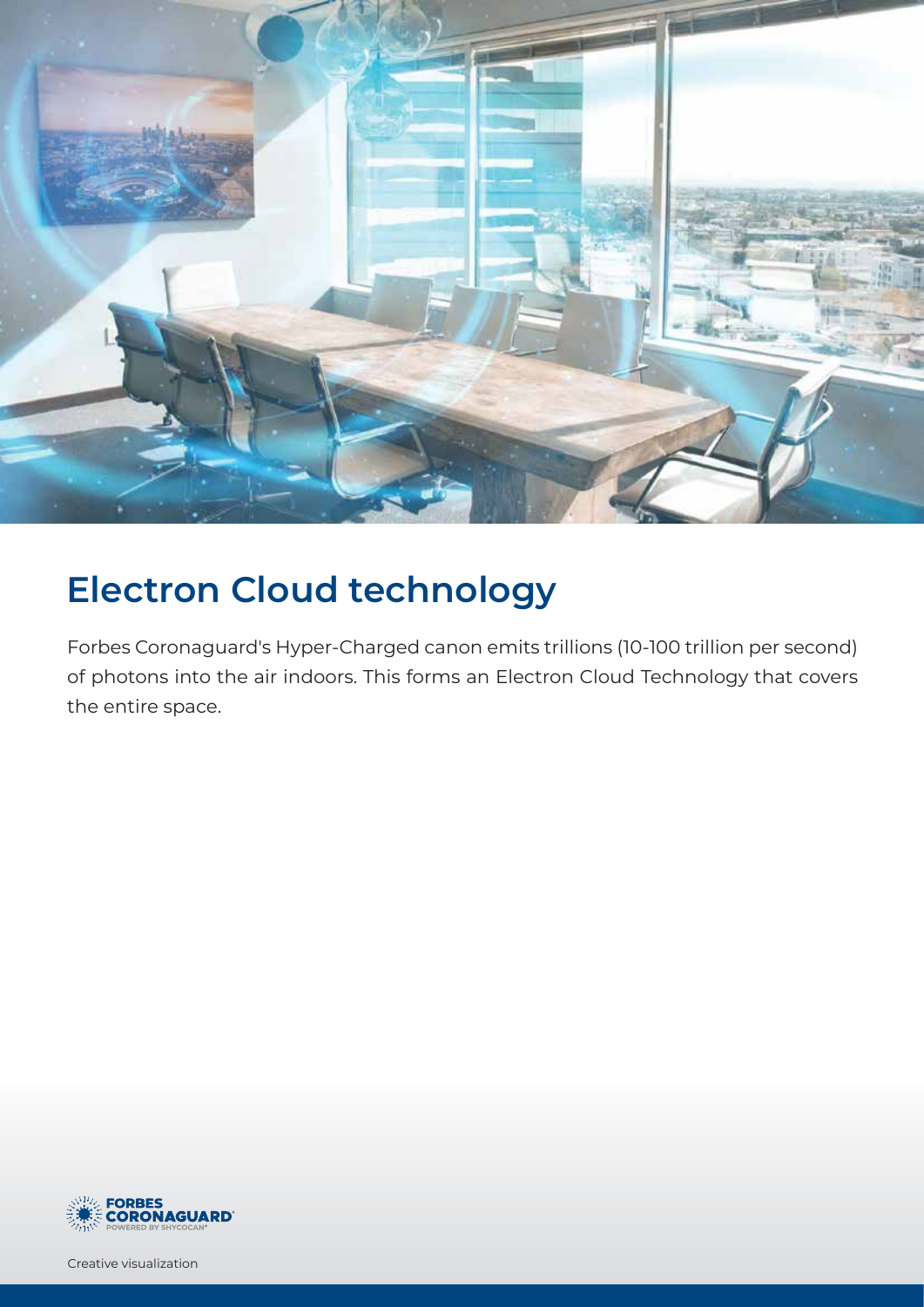

### **Key Features**

Forbes Coronaguard works all by itself without any maintenance. It safely disables 99.9% coronaviruses\* without causing harm to humans, pets or eco-friendly microorganisms and without interference with other electronic devices.



No odours

No chemicals

No noise

No stains or residue

No side effects



\*Attenuates 99.9% of Corona family of viruses under standard test conditions.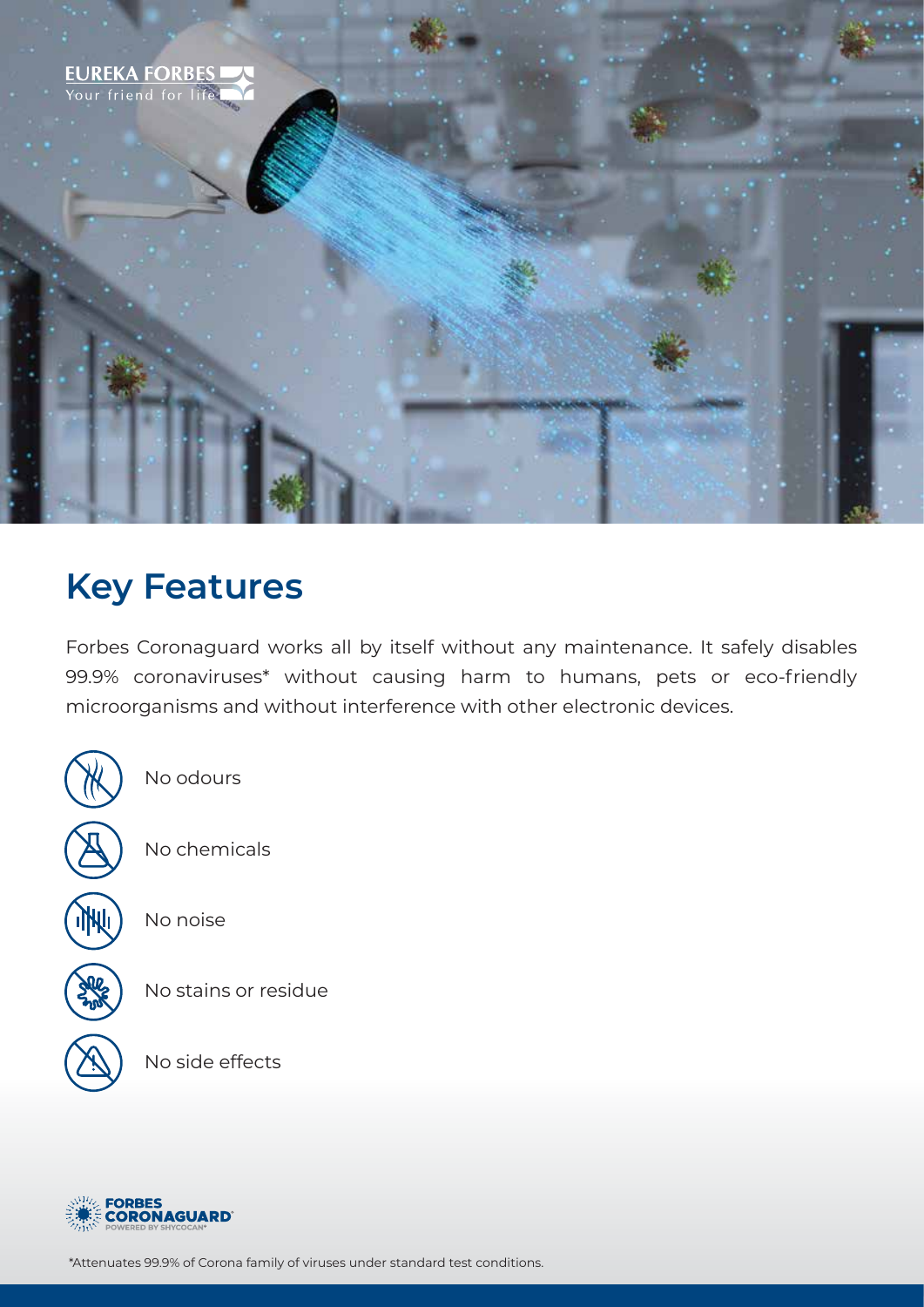



Educational institutions



Shops & commercial establishments



Hotels, restaurants & cafés



Clinics, nursing homes and hospitals





Homes **Corporate offices** Gyms, salons etc **Constants and ATMs** 



# **Suitable for high-risk and essential service environments, as well as homes.**

Forbes Coronaguard has various applications to create 'safer zones' and reduce the burden of indefinite social distancing.

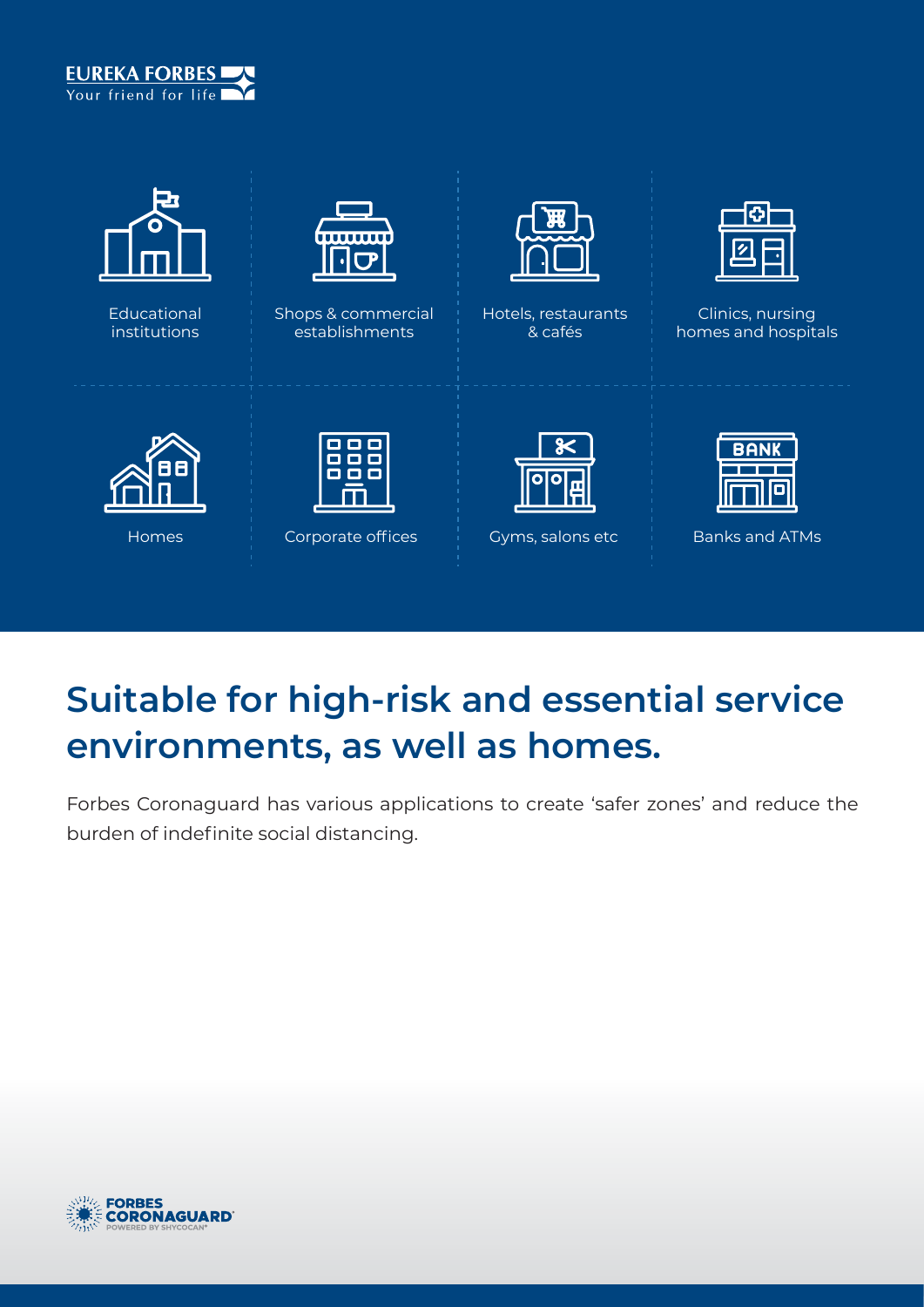

# **Powered by SHYCOCAN.**

The breakthrough technology behind Forbes Coronaguard - Scalene Hypercharge Corona Cannon (SHYCOCAN) - is conceptualized and developed in India. It is invented by scientist Dr. Rajah Vijay Kumar.



#### **Proven for Corona Virucidal Activity\***



#### **Electron Cloud**

Emits trillions (10-100 trillion per second) of photons into the air to cover entire closed spaces.



#### **Made in India**

Conceptualized and developed in India.